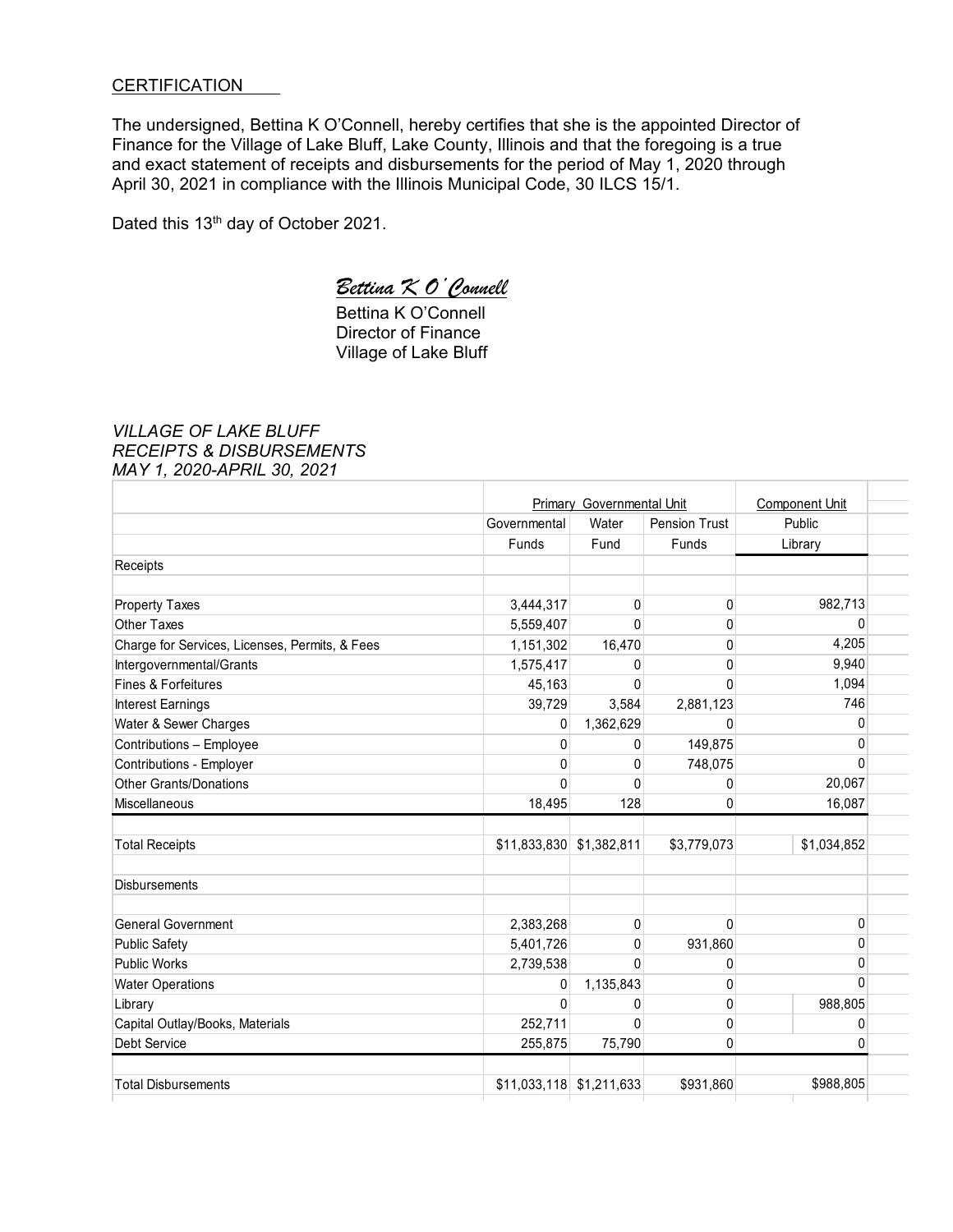### Compensation:

*Under \$25,000:* Adams, Connor; Becker, Bradley; Belec, Jason A; Bjork, Sean C; Block, Andrew R; Brimmer, David L; Ceisel, Stephen R; Collazo, Brandon M; Collazo, Brian M; Dalponte, Daniel P; Daniel, Christopher J; Dove, Zachary J; Draegert, Michael A; Dunn Jr, Daniel J; Fifhause, Anna L; Frank, Matthew W; Gernenz, Michael J; Gillen, Caroline M; Glynn, Aidan; Goodman, William H; Graf, Anthony L; Graf, N David; Graf, Tyler S; Grandi, Lori; Gratz, Griffin R; Grons, Davis; Hanrath, Eric J; Hanson, Megan E; Henry, Thomas K; Herrick, Scott R; Horan, Jennifer S; Houlston, Jason T; Issel, Patrick M; Kluchka, Jerry L; Kluchka, Matthew T; Kluchka, Russell D; Kluchka, Timothy M; Kreunen, Skyler A; Krumsee, John R; Lamm, Nathaniel I; Lenoch, Samantha N; Lutsch, Jacob; Mack, Sarah G; Marsh, Gregg B; McBean, Kenna; McGrath, Joseph W; McKay, Joe; McKinnon, Terry A; Middaugh, Harrison H; Moody, Lauren K; Morabito, Justin R; Muno, John R; Naylor, John W; Negrete, Jazmine M; Osada, Claire; Owens, Eric; Pawlowski, Matthew J; Pugliese, Paul; Quackenbush, Scott D; Ramirez, Oscar A; Rieder, Ryan A; Robin, Lisa J; Rodriguez, Alex; Ruocco, Regina R; Sacherer, Laurence O.; Schaefer, Ryan M; Schoettle, George I; Scopelliti, John S; Serkowski, Ryan; Seymour, James; Shank, Jeffrey A; Sharp, Duncan; Siebert, Kathi J; Spanos, Caryn; Streightiff, Alicia; Stypik, Irek; Thiergart, Collin J; Webber, Mary T; Willard, Stephen D; Williams, Donna; Wilson, Chase M; Winebrenner, Robert C; Winston, Douglas P; Zavala, Wesley A

*\$25,000 to \$49,999*: Belanger, Andrew D; Carter, Carol; Chapman, Jillian M; Horner, Katie; Jacoby, Jeffrey; Jarvi, Eliza M.T; Jensen, Lyndon; Leaf, Lara A; Scheibl, Marlene T; Stefani, Niko A *\$50,000 to \$74,999*: Brucato, Anthony; Ciolek, Gail M; Dunne, Thomas P; Gilbert, Matthew; Gusterine, Nancy M; Heffelman, Nathan E; McCutcheon, Pamela; Mount, Jason T; O'Hara, Martha; Orsini, Andrew; Pasquesi, Daniel; Weatherall, Yulanda Carol

*\$75,000 to \$99,999*: Bailey, Eric; Cole, Donald Glen; Hertel Jr., Robert A; Lawler, John; VanDerLinden, Alexander J

*\$100,000 to \$124,999*: Corona, Naisla J; Croak, Michael P; Malkov, Lisa B; Price, Merritt M; Schmidt, Daniel D; Serdar, Timothy M; Szalkowski, Mark R; Terlap, James E; Vinson, Thomas Williams \$125,000 & over: Brezinski, Robert L; Gehrke, Erik C; Hansen, Jeff M; Hosking, Walter Michael; Irvin, R Drew; Kreusch, Timothy M; O'Connell, Bettina K; Reynolds, James P; Smizinski, Matthew J.

#### Vendor Payments:

5 Alarm Fire & Safety Eq. 77,417; A Plus Building Services Corp 20,380; Aa Service Co. 5,175; Access One, Inc. 5,865; Adp Inc. 5,617; Advance Auto Parts 11,092; Air One Equipment, Inc. 24,442; Aladtec,Inc. 3,825; Alex Vanderlinden 4,081; Alternate Power Industries Inc 8,164; Amazon 35,729; American Printing Technologies, Inc 4,225; Aplus System Llc 7,480; Arlene Hickory 2,585; Associated Technical Services 5,621; Avi Systems, Inc 6,918; Baker & Taylor Entertainment 41,610; Baxter & Woodman 92,312; Bestco 13,505; Biagi Plumbing 4,358; Bio-One Chicago 4,500; Bluecross Blueshield Of Il 122,552; Braniff Commications, Inc 2,888; Bs&A Software,191; Buck Brothers, Inc. 4,139; Burke Printing 5,357; Burris Equipment Co. 5,725; Canopy Tree Specialists 7,475; Canyon Contracting Inc. 196,304; Cargill, Incorporated 12,225; Cdw Government, Inc. 21,377; Central Lake County Joint 499,609; Chicago Tribune 2,741; Children's Plus Inc. 6,291 Christopher Burke Engineering 16,468; City Of Highland Park 3,065; City Of Lake Forest 841,514; Clean Cut Tree Care 11,575; Com Ed 52,382; Commission On Accreditation 4,075; Computer Information Systems 4,000; Computer View, Inc. 55,973; Condell Ems System 7,200; Connor Adams 2,903; Core & Main Lp 9,269; Crystal Maintenance Services Corp 6,063; Current Technologies 2,530; Custom Design Stages & Fabrication 3,175; De Muth Inc 45,100; Dell Marketing Lp 10,418; Delta Dental 3,547; Dk Organics, Llc 34,000; Doorsdoneright, Inc. 4,705; Ebsco Information Services 5,468; Ebsco Subscription Services 3,611; Elrod Friedman Llp 251,421; Eso Solutions, Inc. 6,286; Ets Intelligence, Llc 4,825; Fastsigns Gurnee 4,032; Feece Oil Company 52,679; Fiore Nursery & Landscape Supply 2,739; First Bankcard 11,225; First Choice Coffee Services 5,987; First Communication 3,511; Gewalt Hamilton Assoc., Inc. 76,634; Glen Cole 8,939; Granite Telecommunications 3,231; Groot Inc 486,064; H.T. Strenger Inc 7,264; Hampton, Lenzini & Renwick Inc 39,601; Harrow N Sons Handyman 2,672; Havey Communications, Inc. 17,183; Hey And Associates Inc 24,553; Hoerr Construction, Inc. 122,732; Icma Retirement Trust 457 111,586; Il Fraternal Order Of Police 7,368; Ill Dept Of Transportation 12,286; Ill Dept. Of Revenue 63,807; Illinois Municipal Fund 199,363; Innovative Interfaces, Inc. 21,950; Intelligent Lighting Creations 5,000; Interdev, Llc 78,571; Int'l Union Of Oper Engineers 12,076; Ireland Heating & Air 21,158; Irma 141,696; Isauro Reyes 7,610; J.G. Uniforms, Inc. 8,610; Jeffrey & Marianne Silver 13,905; Kathleen Swanton 3,800; Ken Ziejewski 3,000; Kiesler's Police Supply, Inc. 2,958; Koch Creative Services, Inc. 2,700; Kosko Flags & Flagpoles Llc 4,550; Lake Bluff Garden Club 7,981; Lake Bluff Park District 58,288; Lake Bluff Police